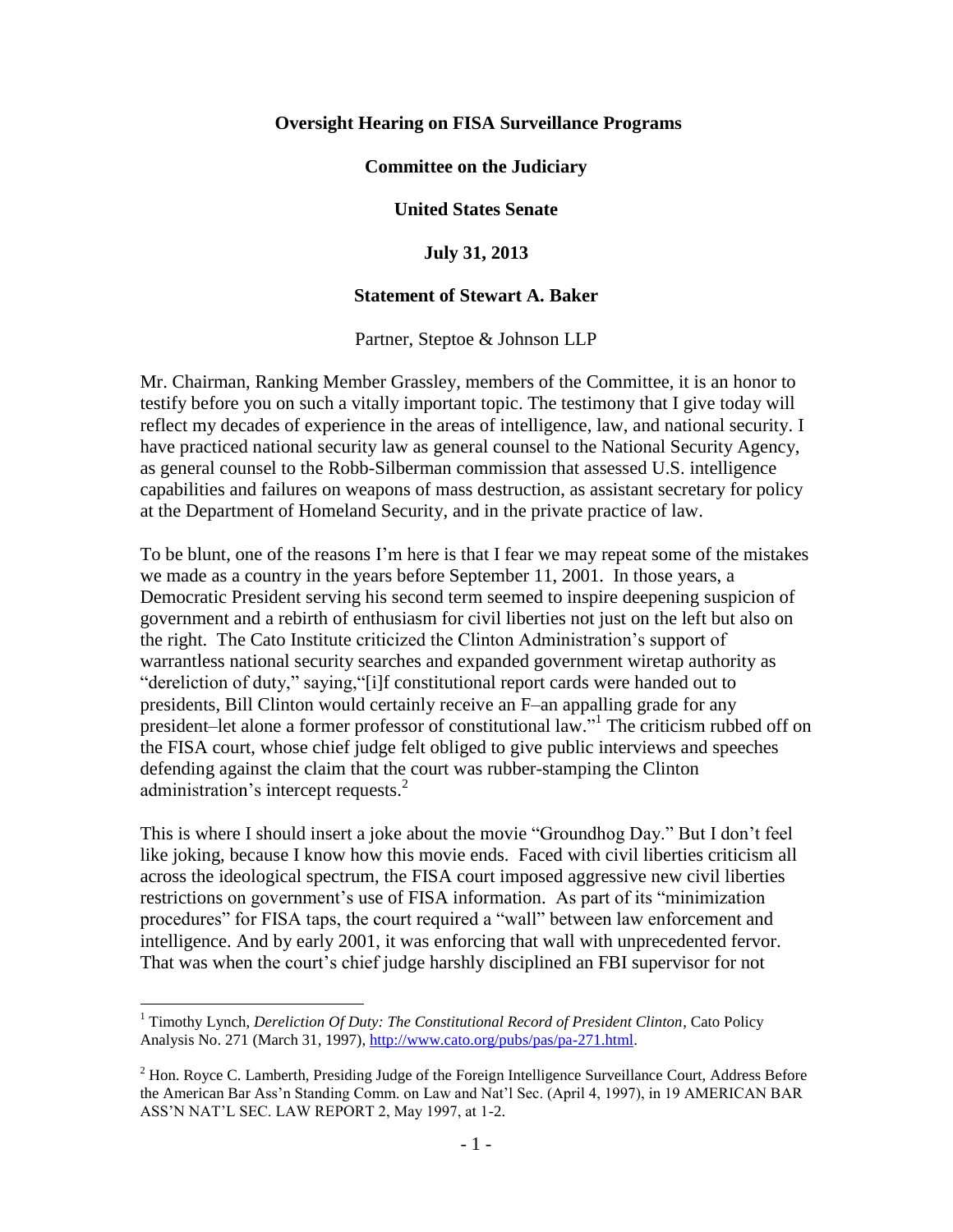strictly observing the wall and demanded an investigation that seemed to put the wellregarded agent at risk of a perjury prosecution. A chorus of civil liberties critics and a determined FISA court was sending the FBI a single clear message: the wall must be observed at all costs.

And so, when a law enforcement task force of the FBI found out in August of 2001 that al Qaeda had sent two dangerous operatives to the United States, it did … nothing. It was told to stand down; it could not go looking for the two al Qaeda operatives because it was on the wrong side of the wall. I believe that FBI task force would have found the hijackers – who weren't hiding – and that the attacks could have been stopped if not for a combination of bad judgment by the FISA court (whose minimization rules were later thrown out on appeal) and a climate in which national security concerns were discounted by civil liberties advocates on both sides of the aisle.

I realize that this story is not widely told, perhaps because it's not an especially welcome story, not in the mainstream media and not on the Internet. But it is true; the parts of my book that describe it are well-grounded in recently declassified government reports.<sup>3</sup>

More importantly, I lived it. And I never want to live through that particular Groundhog Day again. That's why I'm here.

I am afraid that hyped and distorted press reports orchestrated by Edward Snowden and his allies may cause us – or other nations – to construct new restraints on our intelligence gathering, restraints that will leave us vulnerable to another security disaster.

## **Intelligence Gathering Under Law**

The problem we are discussing today has roots in a uniquely American and fairly recent experiment – writing detailed legal rules to govern the conduct of foreign intelligence. This is new, even for a country that puts great faith in law.

The Americans who fought World War II had a different view; they thought that intelligence couldn't be conducted under any but the most general legal constraints. This may have been a reaction to a failure of law in the run-up to World War II, when U.S. codebreakers were forbidden to intercept Japan's coded radio communications because section 605 of the Federal Communications Act made such intercepts illegal. Finally, in 1939, Gen. George C. Marshall told Navy intelligence officers to ignore the law. 4 The military successes that followed made the officers look like heroes, not felons.

That view held for nearly forty years, but it broke down in the wake of Watergate, when Congress took a close look at the intelligence community, found abuses, and in 1978

 3 STEWART BAKER, SKATING ON STILTS 66-69 (2010).

<sup>4</sup> DAVID KAHN, THE CODEBREAKERS: THE COMPREHENSIVE HISTORY OF SECRET COMMUNICATION FROM ANCIENT TIMES TO THE INTERNET 12 (2d ed. 1996).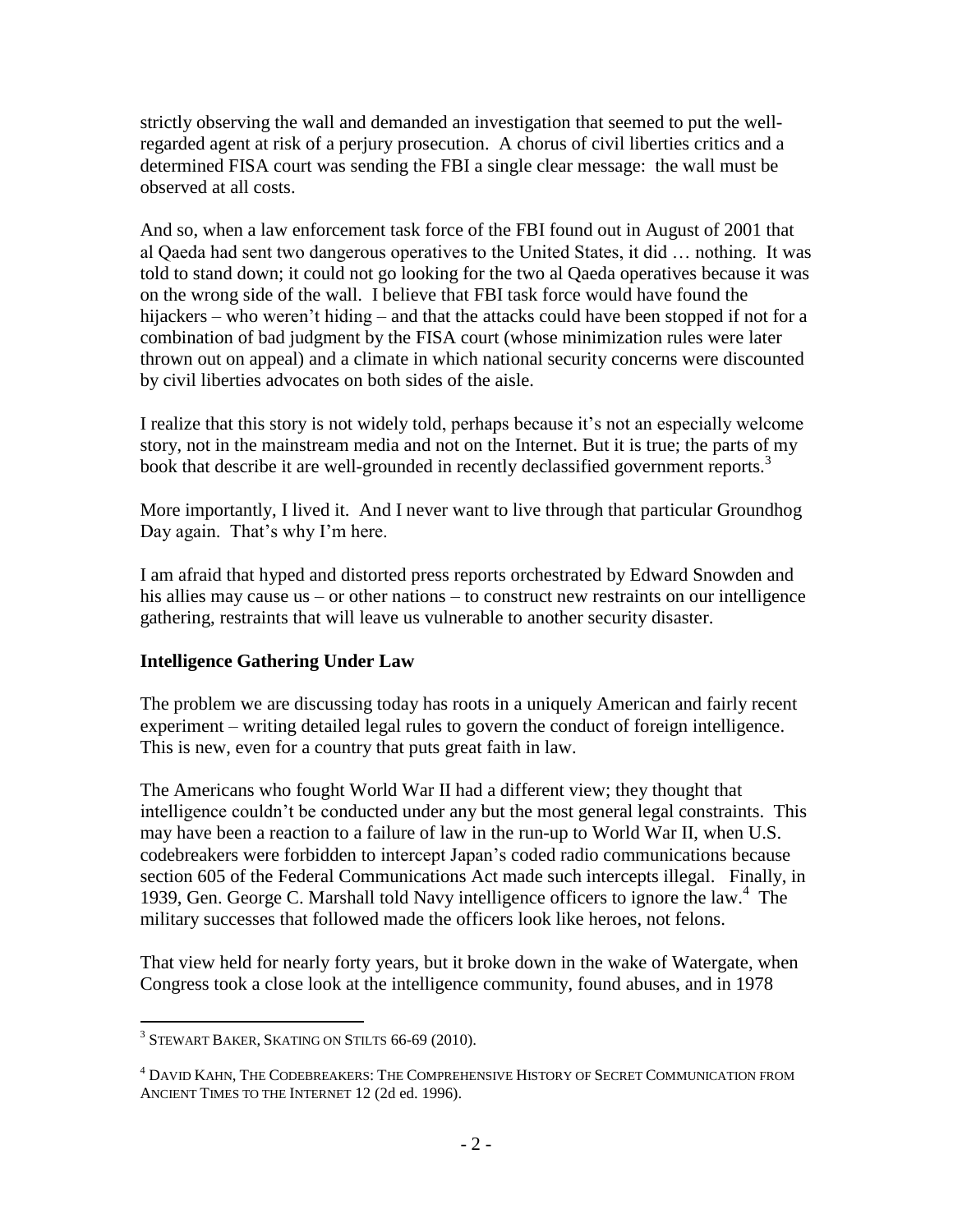adopted the first detailed legal regulation of intelligence gathering in history – the Foreign Intelligence Surveillance Act. No other nation has ever tried to regulate intelligence so publicly and so precisely in law.

Forty years later, though, we're still finding problems with this experiment. One of them is that law changes slowly while technology changes quickly. That usually means Congress has to change the law frequently to keep up. But in the context of intelligence, it's often hard to explain *why* the law needs to be changed, let alone to write meaningful limits on collection without telling our intelligence targets a lot about our collection techniques. A freewheeling and prolonged debate – and does Congress have any other kind? – will give them enough time and knowledge to move their communications away from technologies we've mastered and into technologies that thwart us. The result won't be intelligence under law; it will be law without intelligence.

Much of what we've read in the newspapers lately about the NSA and FISA is the product of this tension. Our intelligence capabilities – and our intelligence gaps – are mostly new since 1978, forcing the government, including Congress, to find ways to update the law without revealing how we gather intelligence.

## **Section 215 and the Collection-First Model**

That provides a useful frame for the most surprising disclosure made by Edward Snowden – that NSA collects telephone metadata (*e.g.*, the called number, calling number, duration of call, etc., but not the call content) for all calls into, out of, or within the United States. Out of context – and Snowden worked hard to make sure it *was* taken out of context – this is a troubling disclosure. How can all of that data possibly be "relevant to an authorized investigation" as the law requires?

But context is everything here. It turns out that collecting the data isn't the same as actually looking at it. Robert Litt, General Counsel of the Director for National Intelligence, has made clear that there are court-ordered rules designed to make sure that government officials only look at relevant records: "The metadata that is acquired and kept under this program can only be queried when there is reasonable suspicion, based on specific, articulable facts, that a particular telephone number is associated with specified foreign terrorist organizations. And the only purpose for which we can make that query is to identify contacts."<sup>5</sup> And in fact these rules have been interpreted so strictly that last year the agency only actually looked at records for 300 subscribers.<sup>6</sup>

Still, isn't the government "seizing" millions of records without a warrant or probable cause, even if it's not searching them? "How can that be constitutional?" you might ask.

 $\overline{a}$ <sup>5</sup> Robert Litt, General Counsel, Office of the Director of National Intelligence, Newseum Special Program - NSA Surveillance Leaks: Facts and Fiction (June 26, 2013) (transcript available at [http://www.dni.gov/index.php/newsroom/speeches-and-interviews/195-speeches-interviews-2013/887](http://www.dni.gov/index.php/newsroom/speeches-and-interviews/195-speeches-interviews-2013/887-transcript-newseum-special-program-nsa-surveillance-leaks-facts-and-fiction) [transcript-newseum-special-program-nsa-surveillance-leaks-facts-and-fiction\)](http://www.dni.gov/index.php/newsroom/speeches-and-interviews/195-speeches-interviews-2013/887-transcript-newseum-special-program-nsa-surveillance-leaks-facts-and-fiction).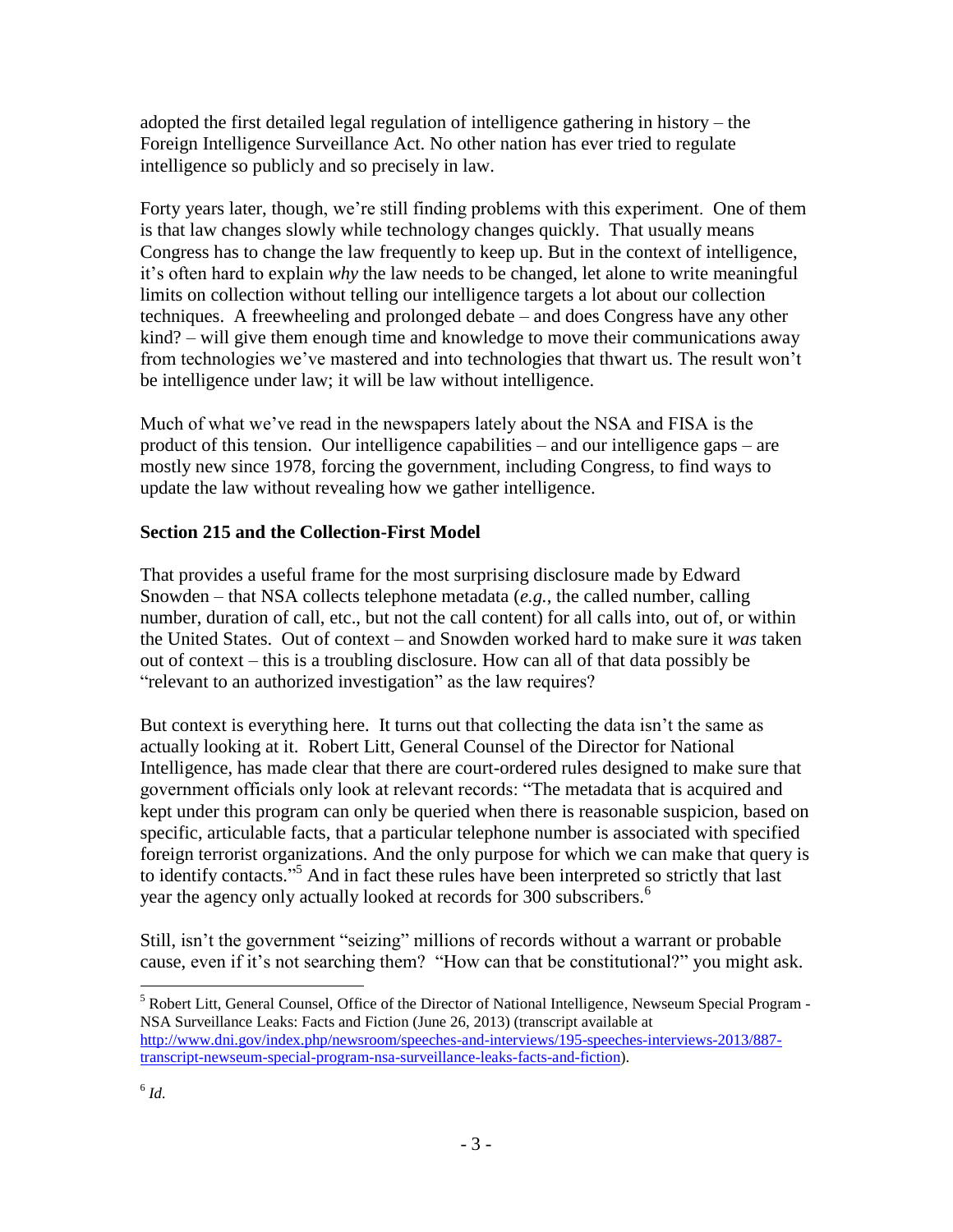Very easily, as it happens. The Supreme Court has held that such records are not protected by the Fourth Amendment, since they've already been given to a third party.<sup>7</sup>

And even if the Fourth Amendment applied, at bottom it requires only that seizures be reasonable. The Court has recognized more than half a dozen instances where searches and seizures are reasonable even in the absence of probable cause and a warrant.<sup>8</sup> They range from drug screening to border searches. There can hardly be doubt that the need to protect national security fits within this doctrine as well, particularly when waiting to conduct a traditional search won't work. Call data doesn't last. If the government doesn't preserve the data now, the government may not be able to search it later, when the need arises.

In short, there's less difference between this "collection first" program and the usual law enforcement data search than first meets the eye. In the standard law enforcement search, the government establishes the relevance of its inquiry and is then allowed to collect and search the data. In the new collection-first model, the government collects the data and then must establish the relevance of each inquiry before it's allowed to conduct a search.

I know it's fashionable to say, "But what if I don't trust the government to follow the rules? Isn't it dangerous to let it collect all that data?" The answer is that the risk of rulebreaking is pretty much the same whether the collection comes first or second. Either way, you have to count on the government to tell the truth to the court, and you have to count on the court to apply the rules. If you don't trust them to do that, then neither model offers much protection against abuses.

But if in fact abuses were common, we'd know it by now. Today, law enforcement agencies collect several hundred thousand telephone billing records a year using nothing

 $\overline{a}$ 

<sup>&</sup>lt;sup>7</sup> Smith v. Maryland, 442 U.S. 735, 743-44 (1979) (affirming the Court's previous holdings that "the Fourth" Amendment does not prohibit the obtaining of information revealed to a third party and conveyed by him to Government authorities, even if the information is revealed on the assumption that it will be used only for a limited purpose and the confidence placed in the third party will not be betrayed") (citing *U.S. v. Miller*, 425 U.S. 435, 442 (1976)).

<sup>8</sup> *See*, *e.g.*, *O'Connor v. Ortega*, 480 U.S. 709, 720 (1987) (plurality opinion) (concluding that, in limited circumstances, a search unsupported by either warrant or probable cause can be constitutional when "special needs" other than the normal need for law enforcement provide sufficient justification); *Griffin v. Wisconsin*, 483 U.S. 868, 873 (1987) (holding Wisconsin Supreme Court's interpretation of regulation requiring "reasonable grounds" for warrantless search of probationer's residence satisfies the Fourth Amendment reasonableness requirement); *Vernonia School Dist. 47J v. Acton*, 515 U.S. 646, 652–653 (1995); *Wyoming v. Houghton*, 526 U.S. 295, 300 (1999) (asserting that when historical analysis of common law at the time of the Fourth Amendment proves inconclusive as to what protections were envisioned, the Court must "evaluate the search or seizure under traditional standards of reasonableness by assessing, on the one hand, the degree to which it intrudes upon an individual's privacy and, on the other, the degree to which it is needed for the promotion of legitimate governmental interests"); *Packwood v. Senate Select Committee on Ethics*, 510 U.S. 1319, 1321 (1994) (observing the uncontested application of a Fourth Amendment legal standard that "balanced applicant's privacy interests against the importance of the governmental interests. The court concluded that the latter outweighed the former"); *U.S. v. Cantley*, 130 F.3d 1371, 1375 (10th Cir., 1997) (noting that the Supreme Court "has recognized exceptions to the warrant requirement for certain "special needs" of law enforcement, including a state's parole system").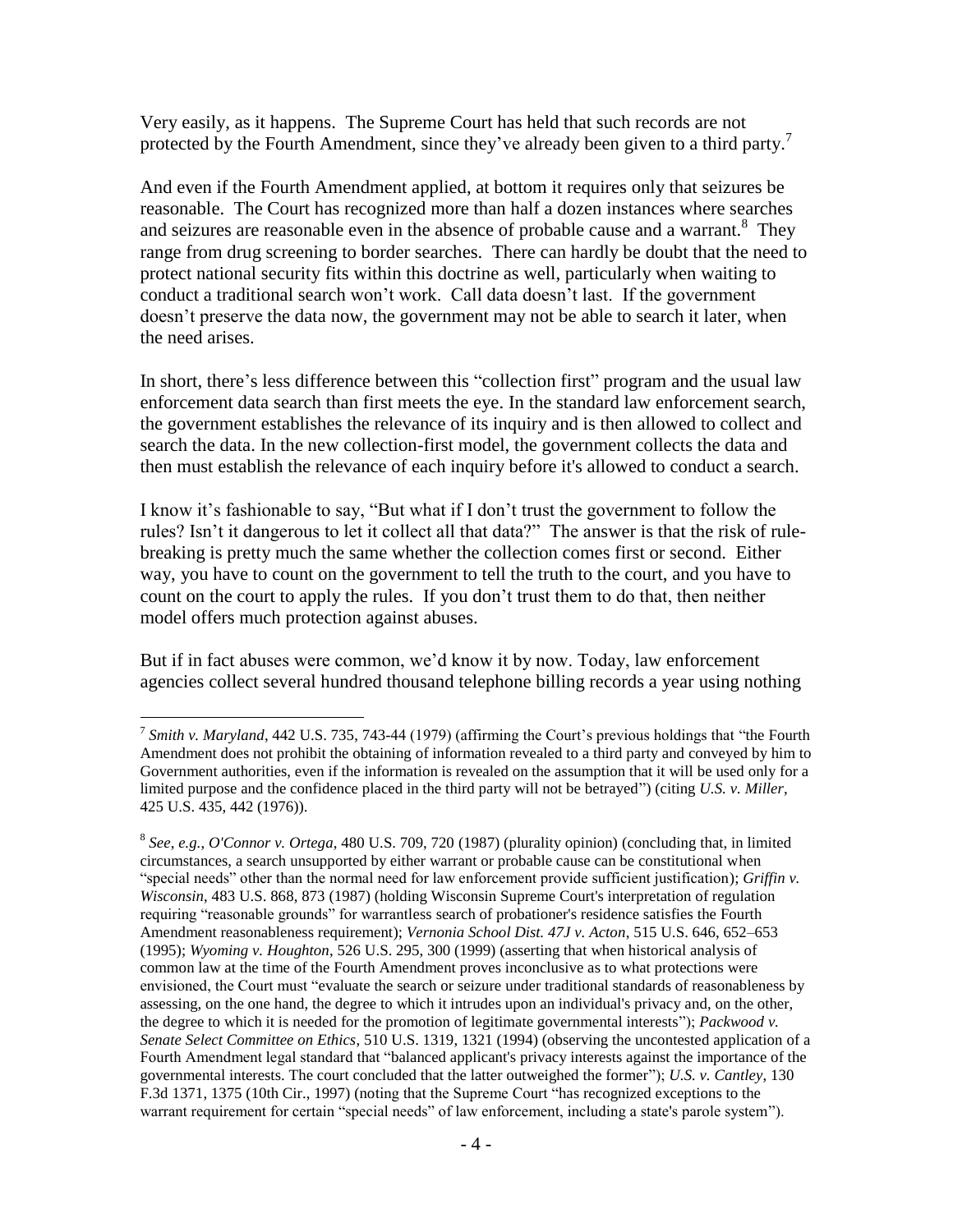but a subpoena.<sup>9</sup> That means you're roughly a thousand times more likely to have your telephone calling patterns reviewed by a law enforcement agency than by NSA. (And the chance that law enforcement will look at your records is itself low, around 0.25% in the case of one carrier<sup>10</sup>). So it appears that law enforcement has been gaining access to our call metadata for as long as billing records have existed – nearly a century. If this were the road to Orwell's 1984, surely we'd be there by now, and without any help from NSA's 300 searches.

## **Section 702 and "PRISM"**

 $\overline{a}$ 

This brings us to PRISM and the second of the Snowden stories to be released. Without the surprise of the phone metadata order, the PRISM slide show released by Snowden would have been much less newsworthy. Indeed, the parts of the PRISM story that were true aren't actually new and the parts that were new aren't actually true.

Let's start with what's true. Despite the noise around PRISM, the slides tell us very little that the law itself doesn't tell us. Section 702 says that the government may target non-U.S. persons "reasonably believed to be located outside the United States to acquire foreign intelligence information." It covers activities with a connection to the United States and is therefore subject to greater oversight than foreign intelligence gathered outside the United States. Although the Attorney General and the Director of National Intelligence can authorize collection annually, the collection and use of the data is covered by strict targeting and minimization procedures that are subject to judicial review and aimed at protecting U.S. persons as well as other persons located inside the United States.

That's what the law itself says, and the Snowden slides simply add voyeuristic details about the collection. Everyone already knew that the government had the power to do this because, unlike many countries, we codify these things in law. It should come as no surprise then that the government has been using its power to protect all of us.

There was one surprise in those stories though. That's the part that was new but not true. When the story originally broke, reporters at the *Guardian* and the *Washington Post* made it look as if the NSA had direct, unfettered access to private service providers' networks and that they were downloading materials at will. To be fair, the slides were

 $9 \text{ In } 2012$ , Rep. Markey sent letters to a large number of cell phone companies, asking among other things how many law enforcement requests for subscriber records the companies received over the past five years. The three largest carriers alone reported receiving more than a million law enforcement subpoenas a year. *Letters to mobile carriers regarding use of cell phone tracking by law enforcement*, CONGRESSMAN ED MARKEY, [http://markey.house.gov/content/letters-mobile-carriers-reagrding-use-cell-phone-tracking-law](http://markey.house.gov/content/letters-mobile-carriers-reagrding-use-cell-phone-tracking-law-enforcement)[enforcement](http://markey.house.gov/content/letters-mobile-carriers-reagrding-use-cell-phone-tracking-law-enforcement) (last visited July 15, 2013).

<sup>&</sup>lt;sup>10</sup> Letter from Timothy P. McKone, Exec. Vice President, AT&T, to Congressman Ed Markey 3 (May 29, 2012),

[http://markey.house.gov/sites/markey.house.gov/files/documents/AT%26T%20Response%20to%20Rep.%](http://markey.house.gov/sites/markey.house.gov/files/documents/AT%26T%20Response%20to%20Rep.%20Markey.pdf) [20Markey.pdf.](http://markey.house.gov/sites/markey.house.gov/files/documents/AT%26T%20Response%20to%20Rep.%20Markey.pdf)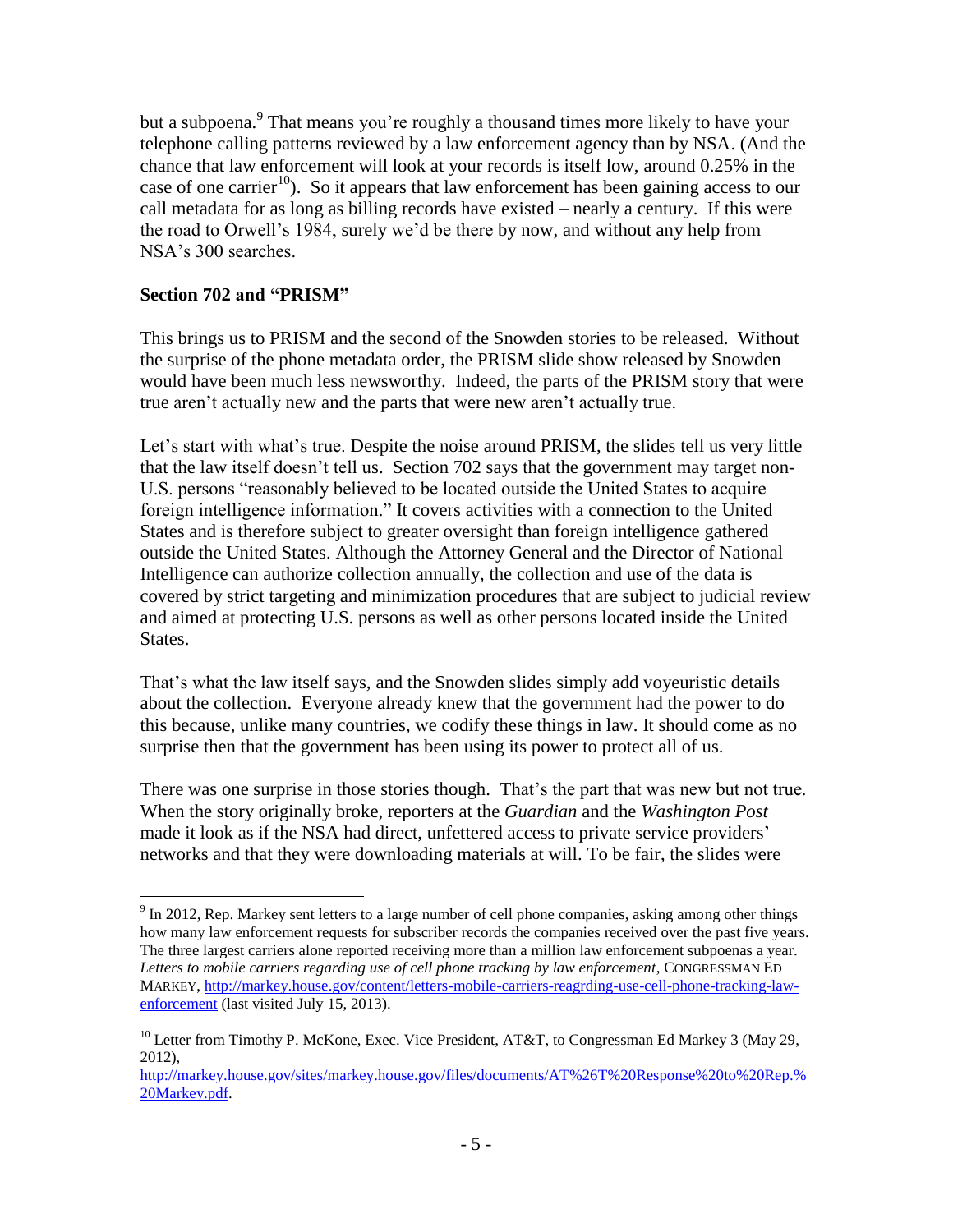confusing on this point, talking about getting data "directly from the servers" of private companies. But that phrase is at best ambiguous; it could easily mean that NSA serves a lawful order on the companies and the companies search for and provide the data from their servers. In fact, everyone with knowledge, from the DNI to the companies in question, has confirmed that interpretation while denying that NSA has unfettered access to directly search the private servers. In short, it now looks as though the *Washington Post* and the *Guardian* hyped this aspect of their story to spur a public debate about NSA surveillance.

In short, in both section 215 and section 702, the government has found a reasonable way to square intelligence-gathering necessities with changing technology. Now that they've been exposed to the light of day, these programs are not at all hard to justify. But we cannot go on exposing every collection technique to the light of day just to satisfy everyone that the programs are appropriate. The exposure itself will diminish their effectiveness. Even a fair debate in the open will cause great harm.

And this was never meant to be a fair debate. Snowden and his allies in the press had copies of the minimization and targeting guidelines; they surely knew that the guidelines made the programs look far more responsible. So they suppressed them, waiting a full two weeks – while the controversy grew and took the shape they preferred – before releasing the documents. Since no self-respecting reporter withholds relevant information from the public, it's only fair to conclude that this was an act of advocacy, not journalism. Perhaps the reporters lost their bearings; perhaps the timing was controlled by advocates. Either way, the public was manipulated, not informed.

### **What Next?**

Setting aside the half-truths and the hype, what does the current surveillance flap tell us about the fundamental question we've faced since 1978 – how to gather intelligence under law? I think the current debate exposes two serious difficulties in using law to regulate intelligence gathering.

### **1. Regulating Technology – What Works and What Doesn't**

First, since American intelligence has always been at its best in using new technologies, intelligence law will always be falling out of date, and the more specific its requirements the sooner it will be outmoded.

Second, we aren't good at regulating government uses of technology. That's especially a risk in the context of intelligence, where the government often pushes the technological envelope. The privacy advocates who tend to dominate the early debates about government and technology suffer from a sort of ideological technophobia, at least as far as government is concerned. Even groups that claim to embrace the future want government to cling to the past. And the laws they help pass reflect that failing.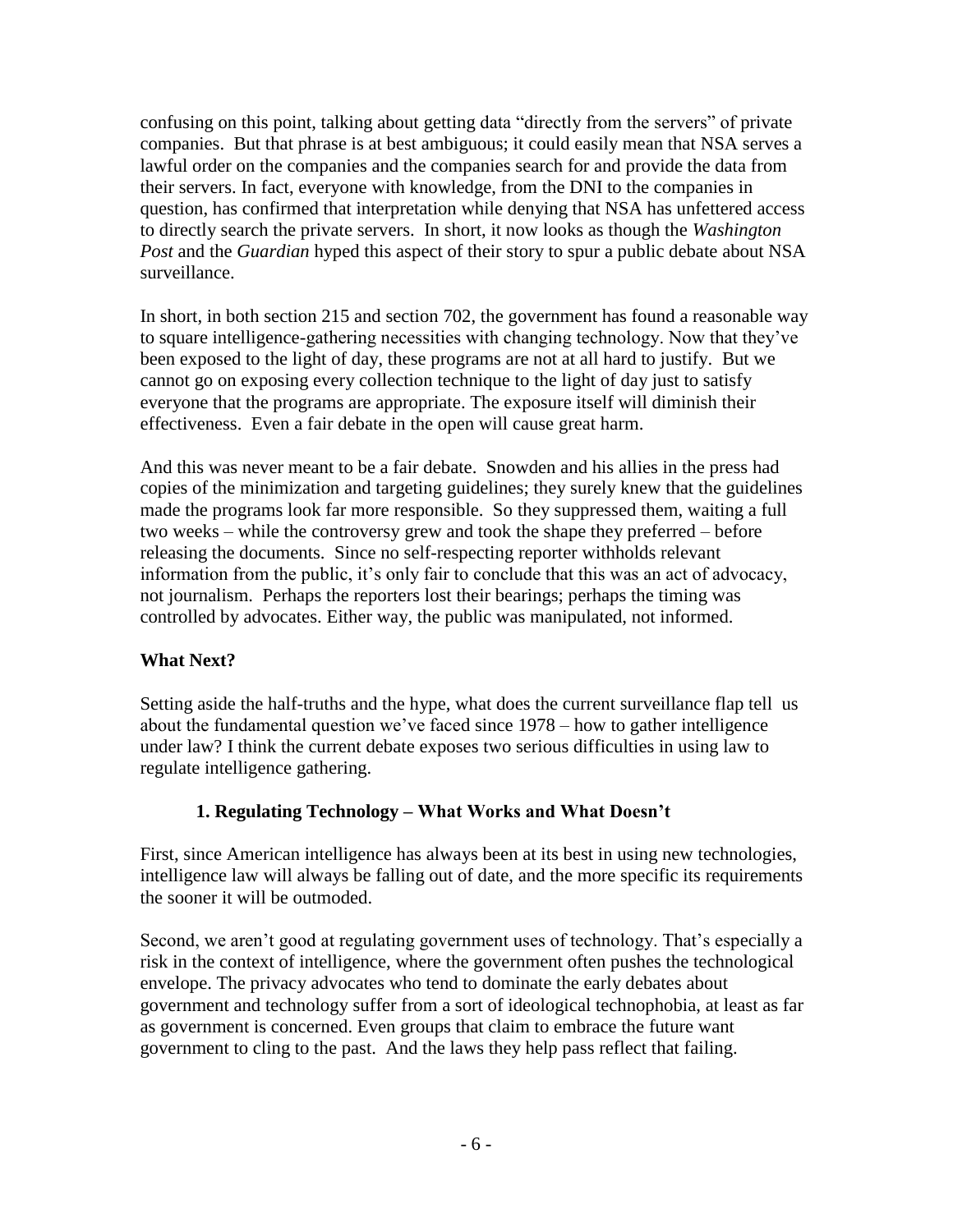To take an old example, in the 1970s, well before the personal computer and the Internet, privacy campaigners persuaded the country that the FBI's newspaper clipping files about U.S. citizens were a threat to privacy. Sure, the information was public, they acknowledged, but gathering it all in one file was viewed as sinister. And maybe it was; it certainly gave J. Edgar Hoover access to embarrassing information that had been long forgotten everywhere else. So in the wake of Watergate, the attorney general banned the practice in the absence of some investigative predicate.

The ban wasn't reconsidered for twenty-five years. And so, in 2001, when search engines had made it possible for anyone to assemble a clips file about anyone in seconds, the one institution in the country that could not print out the results of its Internet searches about Americans was the FBI. This was bad for our security, and it didn't protect anyone's privacy either.

Now we're hearing calls to regulate how the government uses big data in security and law enforcement investigations. This is about as likely to protect our privacy as reinstating the ban on clips files. We can pass laws turning the federal government into an Amish village, but big data is here to stay, and it will be used by everyone else. Every year, data gets cheaper to collect and cheaper to analyze. You can be sure that corporate America is taking advantage of this remorseless trend. The same is true of the cyberspies in China's Peoples' Liberation Army.

If we're going to protect privacy, we won't succeed by standing in front of big data shouting "Stop!" Instead, we need to find privacy tools – even big data privacy tools – that take advantage of technological advances. The best way to do that, in my view, was sketched a decade ago by the Markle Foundation Task Force on National Security, which called on the government to use new technologies to better monitor government employees who have access to sensitive information.<sup>11</sup> We need systems that audit for data misuse, that flag questionable searches, and that require employees to explain why they are seeking unusual data access. That's far more likely to provide effective protection against misuse of private data than trying to keep cheap data out of government hands. The federal government has in fact made progress in this area; that's one reason that the minimization and targeting rules could be as detailed as they are. But it clearly needs to do better. A proper system for auditing access to restricted data would

<sup>&</sup>lt;sup>11</sup> The Task Force's first report called for the federal government to adopt

robust permissioning structures and audit trails that will help enforce appropriate guidelines. These critical elements could employ a wide variety of authentication, certification, verification, and encryption technologies. Role-based permissions can be implemented and verified through the use of certificates, for example, while encryption can be used to protect communications and data transfers. … Auditing tools that track how, when, and by whom information is accessed or used ensure accountability for network users. These two safeguards—permissioning and auditing—will free participants to take initiatives within the parameters of our country's legal, cultural, and societal norms.

MARKLE FOUNDATION TASK FORCE, PROTECTING AMERICA'S FREEDOM IN THE INFORMATION AGE 17 (October 2002), [http://www.markle.org/sites/default/files/nstf\\_full.pdf.](http://www.markle.org/sites/default/files/nstf_full.pdf)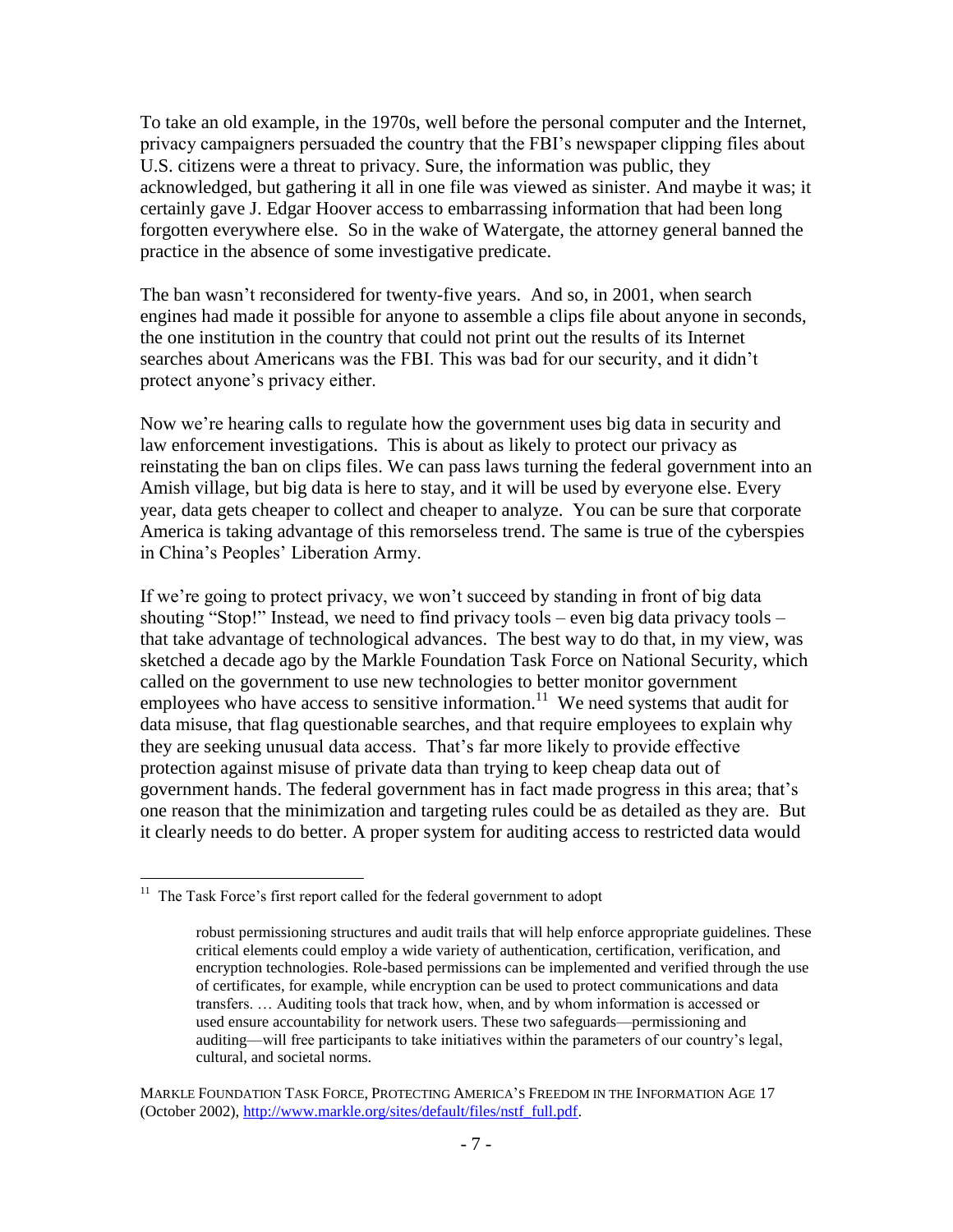not just improve privacy enforcement, it likely would have flagged both Bradley Manning and Edward Snowden for their unusual network browsing habits.

# **2. The Rest of the World Has a Ringside Seat – And It Wants a Vote, Too**

There's a second reason why the American experiment in creating a detailed set of legal restraints on intelligence gathering is facing unexpected difficulties. The purpose of those restraints is to protect Americans from the intelligence collection techniques we use on foreign governments and nationals. At every turn, the laws and regulations reassure Americans that they will not be targeted by their own intelligence services. This makes plenty of sense from a policy and civil liberties point of view. Intelligence gathering isn't pretty, and it isn't patty cake. On occasion, the survival of the country may depend on good intelligence. Wars are won and lives are lost when intelligence succeeds or fails. Nations do whatever they can to collect information that might affect their future so dramatically. After a long era of national naïveté, when we thought that gentlemen didn't read other gentlemen's mail and when intercepting even diplomatic radio signals was illegal, the United States found itself thrust by World War II and the Cold War into the intelligence business, and now we play by the same rules as the rest of the world.

The purpose of much intelligence law and regulation is to make sure we do not apply those rules to our own citizens. On the whole, I'm confident that we have gone about as far in pursuit of that goal as we can without seriously compromising our ability to conduct foreign intelligence. And we've spelled those assurances out in unprecedented detail. All of that should – and largely has – left the majority of Americans satisfied that intelligence under law is working reasonably well.

The problem is that Americans aren't the only people who read our laws or follow our debates. So does the rest of the world. And it doesn't take much comfort from legal assurances that the privacy interests of *Americans* are well protected from our intelligence agencies' reach. So, while the debate over U.S. intelligence gathering is already beginning to recede in this country, the storm is still gathering abroad. Many other countries have complained about the idea that NSA may be spying on their citizens. Politicians in France, Brazil, Germany, the Netherlands, the United Kingdom, Belgium, and Romania, among others, have expressed shock and called for investigations into PRISM. On July 4, the European Parliament passed a resolution calling for a range of possible actions, such as delaying trade talks and suspending law enforcement and intelligence agreements with the United States over allegations that the United States gathered intelligence on European diplomats. <sup>12</sup>

 $\overline{a}$  $12$  European Parliament resolution of 4 July 2013 on the US National Security Agency surveillance programme, surveillance bodies in various Member States and their impact on EU citizens' privacy (2013/2682(RSP)) at [http://www.europarl.europa.eu/sides/getDoc.do?type=TA&reference=P7-TA-2013-](http://www.europarl.europa.eu/sides/getDoc.do?type=TA&reference=P7-TA-2013-0322&language=EN) [0322&language=EN](http://www.europarl.europa.eu/sides/getDoc.do?type=TA&reference=P7-TA-2013-0322&language=EN) [hereinafter *European Parliament Resolution*].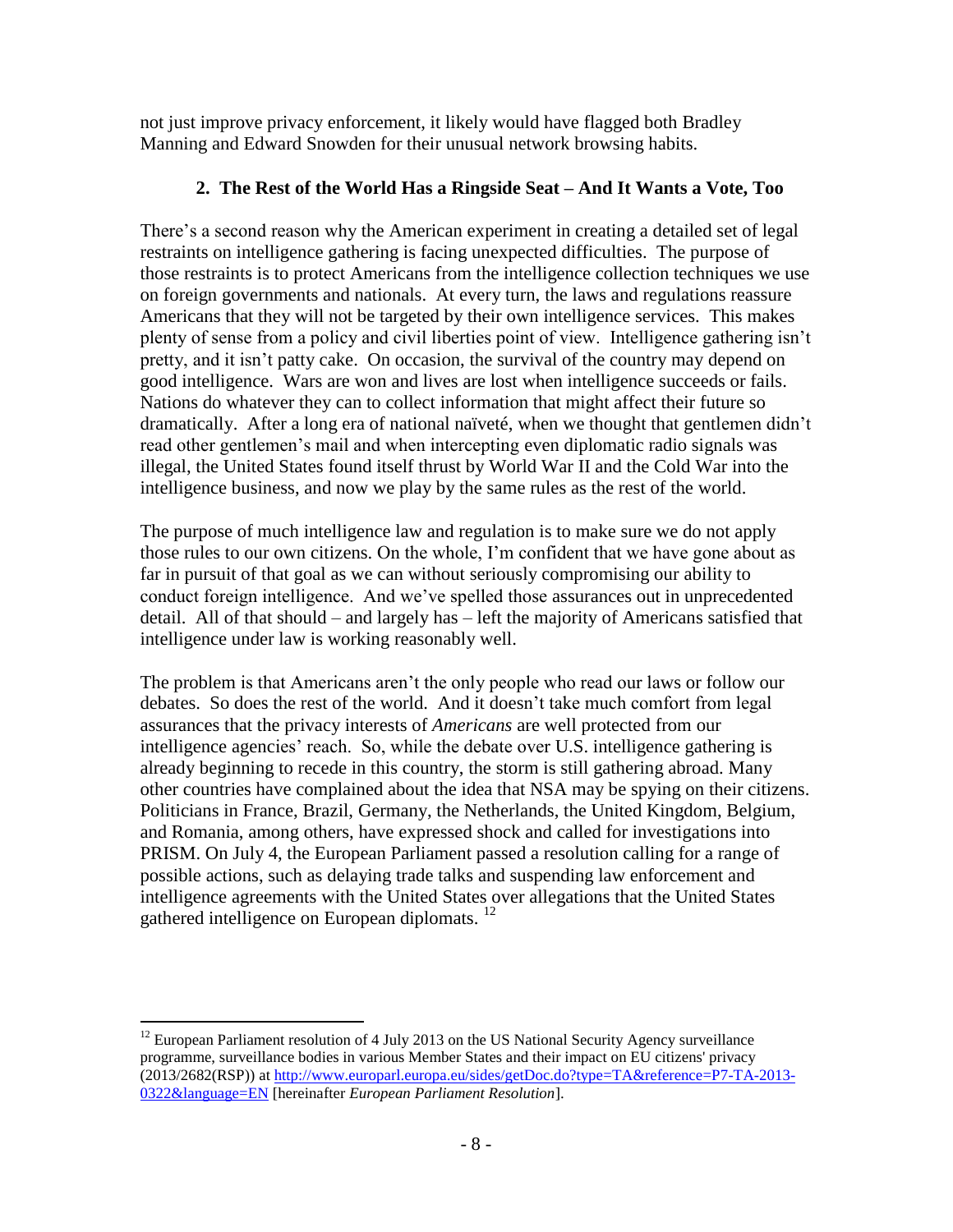Some of this is just hypocrisy. Shortly after President Hollande demanded that the U.S. "immediately stop" its intercepts $^{13}$  and the French Interior Minister used his position as guest of honor at a July 4<sup>th</sup> celebration to chide the United States for its intercepts, *Le Monde* disclosed what both French officials well knew – that France has its own program for large-scale interception of international telecommunications traffic.<sup>14</sup>

But some of reaction is grounded in ignorance. Thanks to our open debates and detailed legislative limits on intelligence gathering, Europeans know far more about U.S. intelligence programs than about their own. The same is true around the world.

As a result, it's easy for European politicians to persuade their publics that the United States is uniquely intrusive in the way it conducts law enforcement and intelligence gathering from electronic communications providers. In fact, the reverse is true.

Practically every comparative study of law enforcement and security practice shows that the United States imposes more restriction on its agencies and protects its citizens' privacy rights from government surveillance more carefully than Europe.

I've included below two figures that illustrate this phenomenon. One is from a study done by the Max Planck Institute, estimating the number of surveillance orders per 100,000 people in several countries. While the statistics in each are not exactly comparable, the chart published in that study shows an unmistakable overall trend. The number of U.S. orders is circled, because it's practically invisible next to most European nations; indeed, an Italian or Dutch citizen is more than a hundred times more likely to be wiretapped by his government than an American.<sup>15</sup>

 $\overline{a}$ <sup>13</sup> Sébastian Seibt, *France's 'hypocritical' spying claims 'hide real scandal'*, FRANCE24 (July 3, 2013), [http://www.france24.com/en/20130702-france-usa-spying-snowden-hollande-nsa-prism-hypocritcal.](http://www.france24.com/en/20130702-france-usa-spying-snowden-hollande-nsa-prism-hypocritcal)

<sup>&</sup>lt;sup>14</sup> Jacques Follorou and Franck Johannès, *In English: Revelations on the French Big Brother*, LE MONDE (July 4, 2013, 5:24 PM)[, http://www.lemonde.fr/societe/article/2013/07/04/revelations-on-the-french-big](http://www.lemonde.fr/societe/article/2013/07/04/revelations-on-the-french-big-brother_3442665_3224.html)[brother\\_3442665\\_3224.html.](http://www.lemonde.fr/societe/article/2013/07/04/revelations-on-the-french-big-brother_3442665_3224.html)

<sup>15</sup> Hans-Jörg Albrecht, et al., *Legal Reality and Efficiency of the Surveillance of Telecommunications*, MAX PLANCK INSTITUTE 104 (2003), [http://www.gesmat.bundesgerichtshof.de/gesetzesmaterialien/16\\_wp/telekueberw/rechtswirklichk](http://www.gesmat.bundesgerichtshof.de/gesetzesmaterialien/16_wp/telekueberw/rechtswirklichkeit_%20abschlussbericht.pdf) [eit\\_%20abschlussbericht.pdf.](http://www.gesmat.bundesgerichtshof.de/gesetzesmaterialien/16_wp/telekueberw/rechtswirklichkeit_%20abschlussbericht.pdf)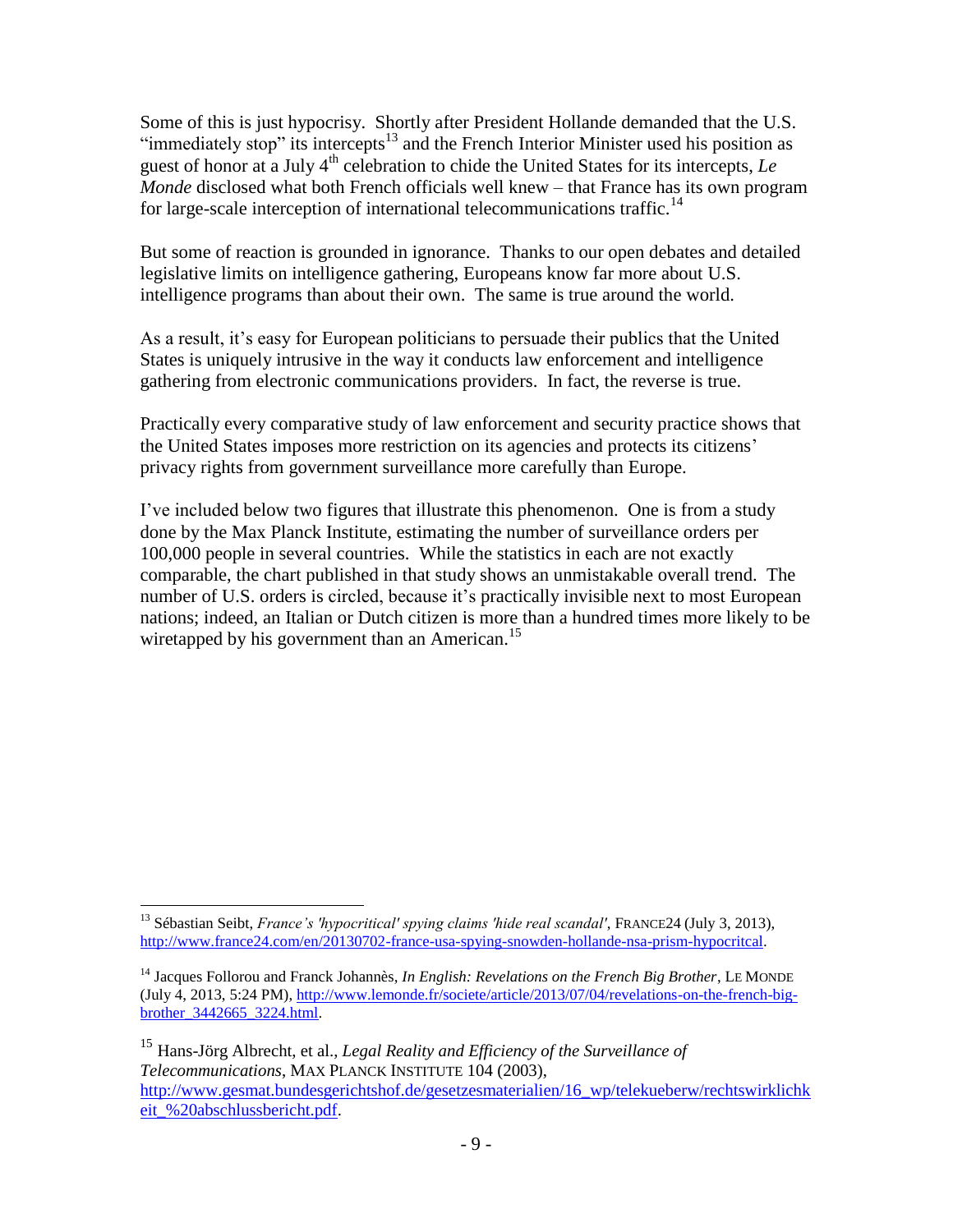

# **Which countries do the most surveillance per capita?**

Similarly, the PRISM program is widely believed to show a uniquely American enthusiasm for collecting data from service providers. In fact, it owes that reputation in part to detailed statutory provisions that are meant to protect privacy but that also spell out how the program works.

European regimes, by and large, offer far less protection against arbitrary collection of personal data – and expose their programs to far less public scrutiny. One recent study showed that, out of a dozen advanced democracies, only two – the United States and Japan – impose serious limits on what electronic data private companies can give to the government without legal process. In most other countries, and particularly in Europe,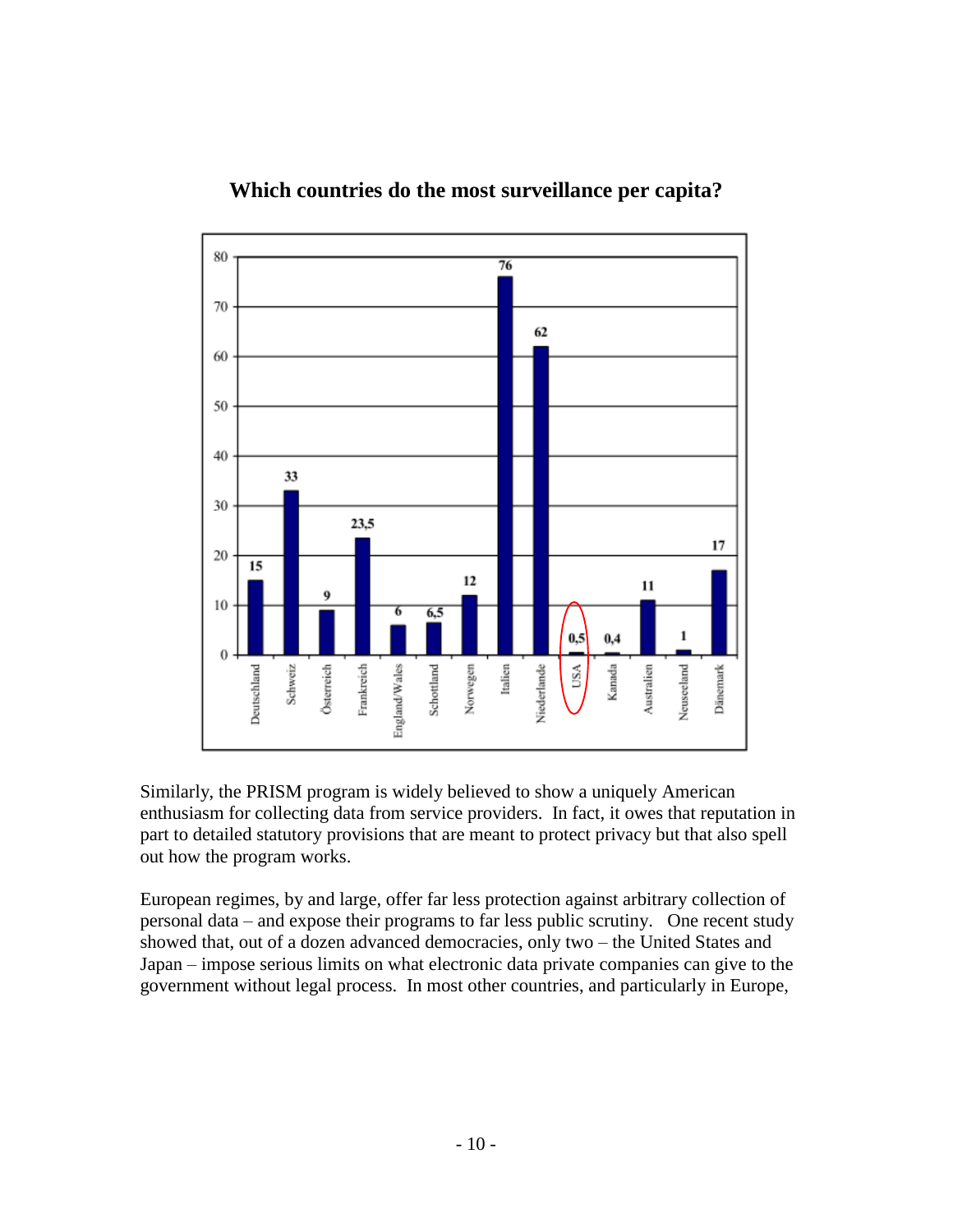little or no process is required before a provider hands over information about subscribers.<sup>16</sup>

| government investigators instead of requiring lawful process? |                                 |                                        |
|---------------------------------------------------------------|---------------------------------|----------------------------------------|
|                                                               | Can the government use legal    | Can the government skip the legal      |
|                                                               | orders to force cloud providers | orders and just get the cloud provider |
|                                                               | to disclose customer            | to disclose customer information       |
|                                                               | information – as in PRISM?      | voluntarily?                           |
| <b>Australia</b>                                              | <b>Yes</b>                      | Yes                                    |
|                                                               |                                 |                                        |
| Canada                                                        | Yes                             | Yes*                                   |
|                                                               |                                 |                                        |
| <b>Denmark</b>                                                | Yes                             | Yes*                                   |
|                                                               |                                 |                                        |
| <b>France</b>                                                 | Yes                             | Yes**                                  |
|                                                               |                                 |                                        |
| <b>Germany</b>                                                | Yes                             | Yes**                                  |
|                                                               |                                 |                                        |
| <b>Ireland</b>                                                | Yes                             | Yes*                                   |
|                                                               |                                 |                                        |
|                                                               | Yes                             | N <sub>0</sub>                         |
| <b>Japan</b>                                                  |                                 |                                        |
|                                                               |                                 |                                        |
| <b>Spain</b>                                                  | Yes                             | Yes*                                   |
|                                                               |                                 |                                        |
| UK                                                            | Yes                             | Yes*                                   |
|                                                               |                                 |                                        |
| <b>USA</b>                                                    | Yes                             | N <sub>0</sub>                         |
|                                                               |                                 |                                        |

**Which countries allow providers simply to volunteer information to government investigators instead of requiring lawful process?**

\*Voluntary disclosure of personal data requires valid reason

 $\overline{a}$ 

\*\*Some restrictions on voluntary disclosure of personal data without a valid reason and of some telecommunications data

<sup>16</sup> Winston Maxwell & Christopher Wolf, *A Global Reality: Governmental Access to Data in the Cloud,* HOGAN LOVELLS (July 18, 2012).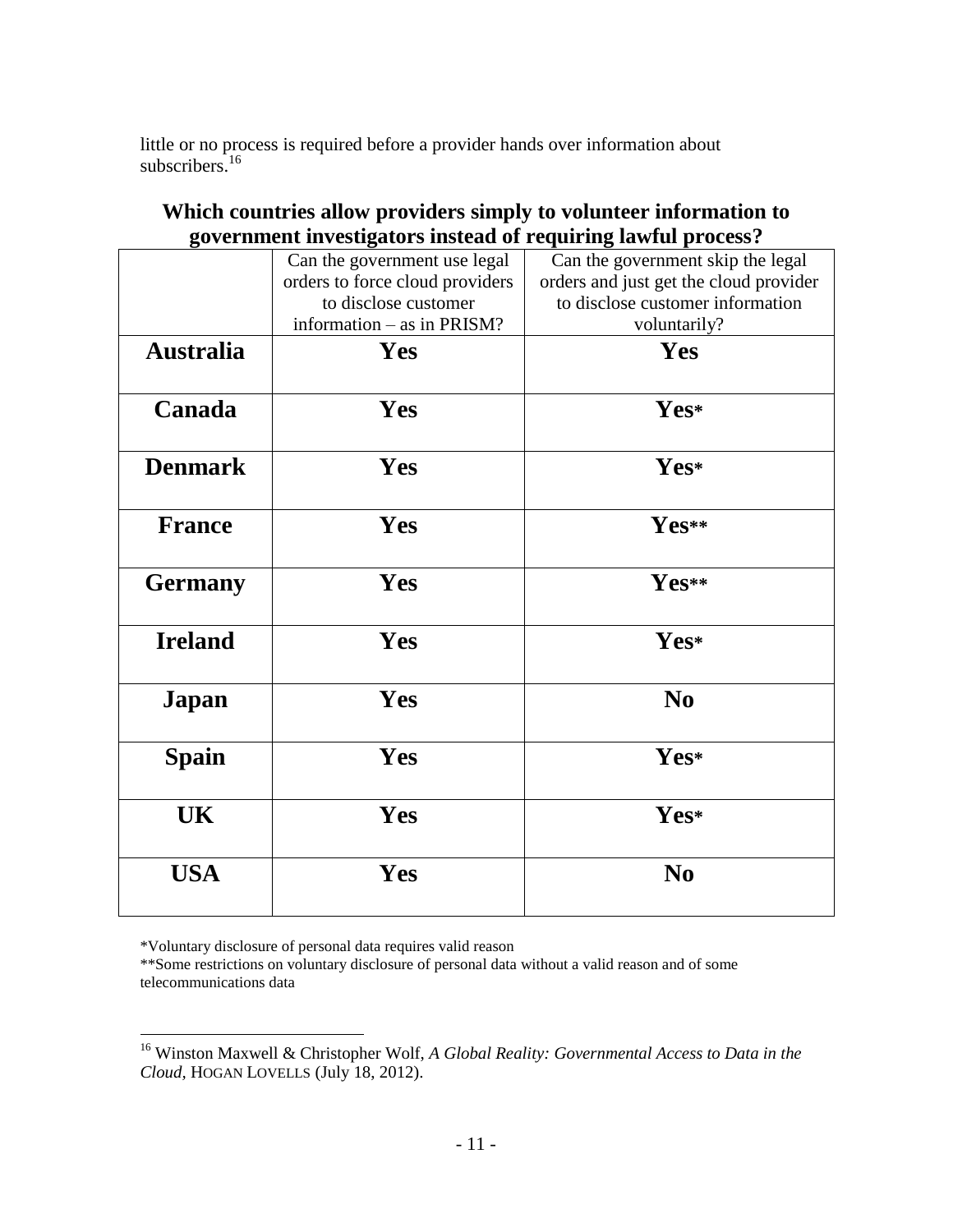At most, European providers must have a good reason for sharing personal data, but assisting law enforcement investigations is highly likely to satisfy this requirement. In the United States, such sharing is prohibited in the absence of legal process.

Despite the evidence, however, it is an article of faith in Europe that the United States lags Europe in respect for citizens' rights when collecting data for security and law enforcement purposes. Again, this is the unfortunate result of our commitment to regulating our intelligence services in a more open fashion than other countries.

The U. S. government has learned to live with Europe's misplaced zeal for moral tutelage where data collection is concerned. Our government can ride out this storm as it has ridden out others. But the antagonism spawned by Snowden's disclosures could have more serious consequences for our information technology companies.

Many countries around the world have launched investigations designed to punish American companies for complying with American law. Some of the politicians and data protection agencies pressing for sanctions are simply ignorant of their own nation's aggressive use of surveillance, others are jumping at any opportunity to harm U.S. security interests. But the fact remains that the price of obeying U.S. law could be very high for our information technology sector.

Foreign officials are seizing on the disclosures to fuel a new kind of information protectionism. During a French parliament hearing, France's Minister for the Digital Economy declared that, if the report about PRISM "turns out to be true, it makes [it] relatively relevant to locate datacenters and servers in [French] national territory in order to better ensure data security."<sup>17</sup> Germany's Interior Minister was even more explicit, saying, "Whoever fears their communication is being intercepted in any way should use services that don't go through American servers."<sup>18</sup> And Neelie Kroes, Vice President of the European Commission, said, "If European cloud customers cannot trust the United States government or their assurances, then maybe they won't trust US cloud providers either. That is my guess. And if I am right then there are multi-billion euro consequences for American companies."<sup>19</sup>

Hurting U.S. information technology firms this way is a kind of three-fer for European officials. It boosts the local IT industry, it assures more data for Europe's own surveillance systems, and it hurts U.S. intelligence.

 $\overline{a}$ 

<sup>17</sup> Valéry Marchive *France hopes to turn PRISM worries into cloud opportunities*, ZDNET (June 21, 2013, 9:02 GMT), [http://www.zdnet.com/france-hopes-to-turn-prism-worries-into-cloud-opportunities-](http://www.zdnet.com/france-hopes-to-turn-prism-worries-into-cloud-opportunities-7000017089/)[7000017089/.](http://www.zdnet.com/france-hopes-to-turn-prism-worries-into-cloud-opportunities-7000017089/)

<sup>18</sup>*German minister: Drop US sites if you fear spying*, ASSOCIATED PRESS (July 3, 2013), [http://m.apnews.com/ap/db\\_307122/contentdetail.htm?contentguid=OmnMPwXK.](http://m.apnews.com/ap/db_307122/contentdetail.htm?contentguid=OmnMPwXK)

<sup>&</sup>lt;sup>19</sup> Neelie Kroes, Vice President, European Commission, Statement after the meeting of European Cloud Partnership Board, Tallinn, Estonia (July 4, 2013) (transcript available at http://europa.eu/rapid/pressrelease MEMO-13-654 en.htm).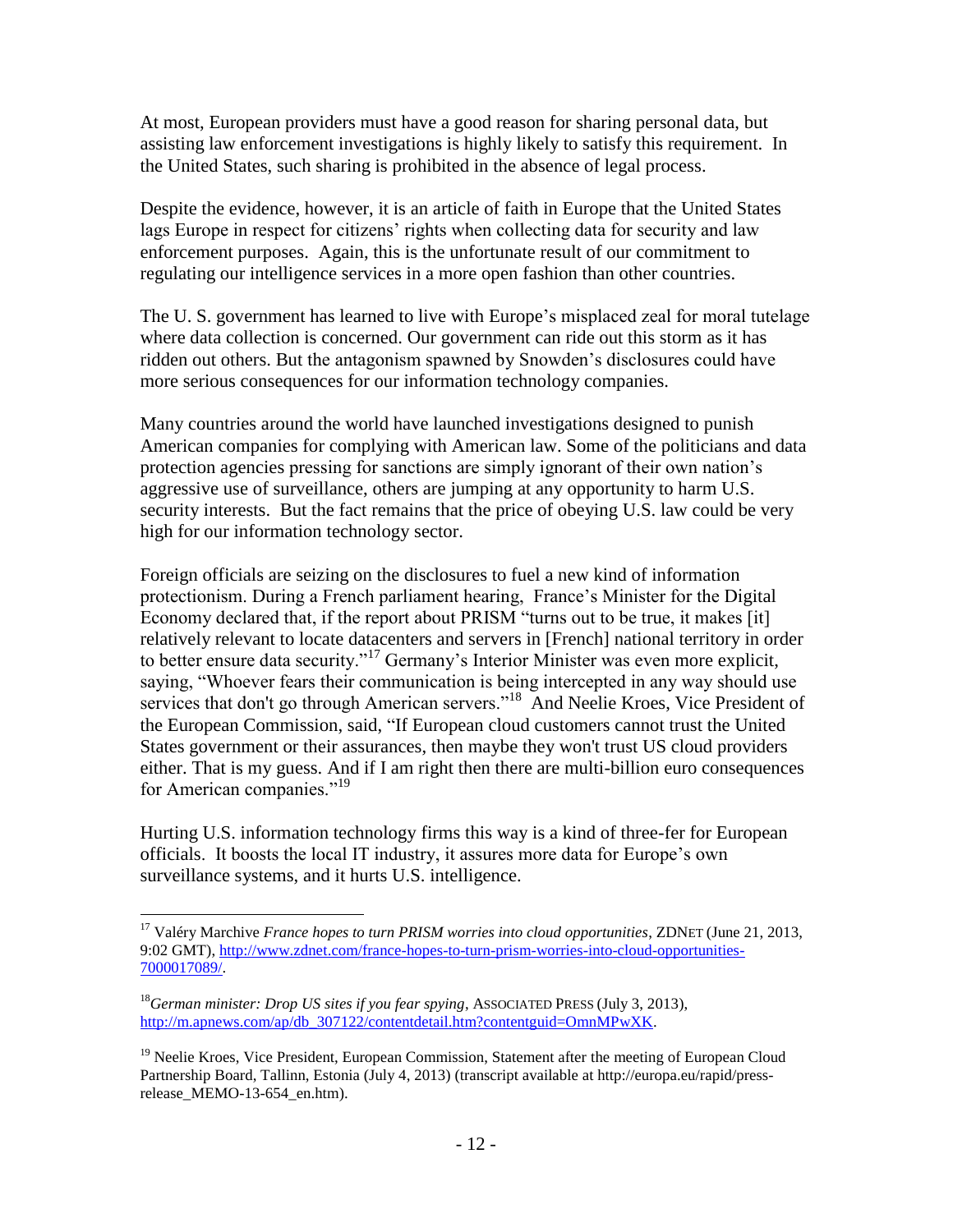The European Parliament has been particularly aggressive in condemning the program as a violation of European human rights.  $^{20}$  Its resolution pulls out all the stops, threatening sanctions if the United States does not modify its intelligence programs to provide privacy protections for European nationals. The resolution raises the prospect of suspending two anti-terror agreements with the United States on passenger and financial data, it "demands" U.S. security clearances for European officials so they can review all the documents about PRISM, and it threatens US-EU trade talks as well as the Safe Harbor that allows companies to move data freely across the Atlantic.

This may be the most egregious double standard to come out of Europe yet. Unlike our section 215 program, the EU doesn't have a big metadata database. But that's because Europe doesn't need one. Instead, the European Parliament passed a measure forcing all of its information technology providers to create their own metadata databases so that law enforcement and security agencies could conveniently search up to two years' worth of logs. These databases are full of data about American citizens, and under EU law any database held anywhere in Europe is open to search (and quite likely to "voluntary" disclosure) at the request of any government agency anywhere between Bulgaria and Portugal.

I have seen this movie before, too. During my tenure at Homeland Security, European officials tried to keep the United States from easily accessing travel reservation data to screen for terrorists hoping to blow up planes bound for the United States. In order to bring the United States to the table, European officials threatened to impose sanctions not on the government but on air carriers who cooperated with the data program.<sup>21</sup> Similarly, to limit U.S. access to terror finance information, European data protection authorities threatened the interbank transfer company, SWIFT, with criminal prosecution and fines for giving the U.S. access to transfer data.  $^{22}$  In the end, the threat of sanctions forced SWIFT to keep a large volume of its data in Europe and to deny U.S. authorities access to it.

Now, whenever Europe has a beef with U.S. use of data in counterterrorism programs, it threatens not the U.S. government but U.S. companies. The European Parliament is simply returning to that same playbook. There is every reason to believe that European governments, and probably some imitators in Latin America and elsewhere, will hold U.S. information technology companies hostage in order to show their unhappiness at the PRISM disclosures.

### **3. What Congress Should Do About It**

As a result, 2013 is going to be a bad year for companies that complied with U.S. law. We need to recognize that our government put them in this position. Not just the

 $\overline{a}$ <sup>20</sup> *European Parliament Resolution*, *supra* note 12.

<sup>21</sup>BAKER, *supra* note 3, at 114-15.

<sup>22</sup> *Id.* at 145-51.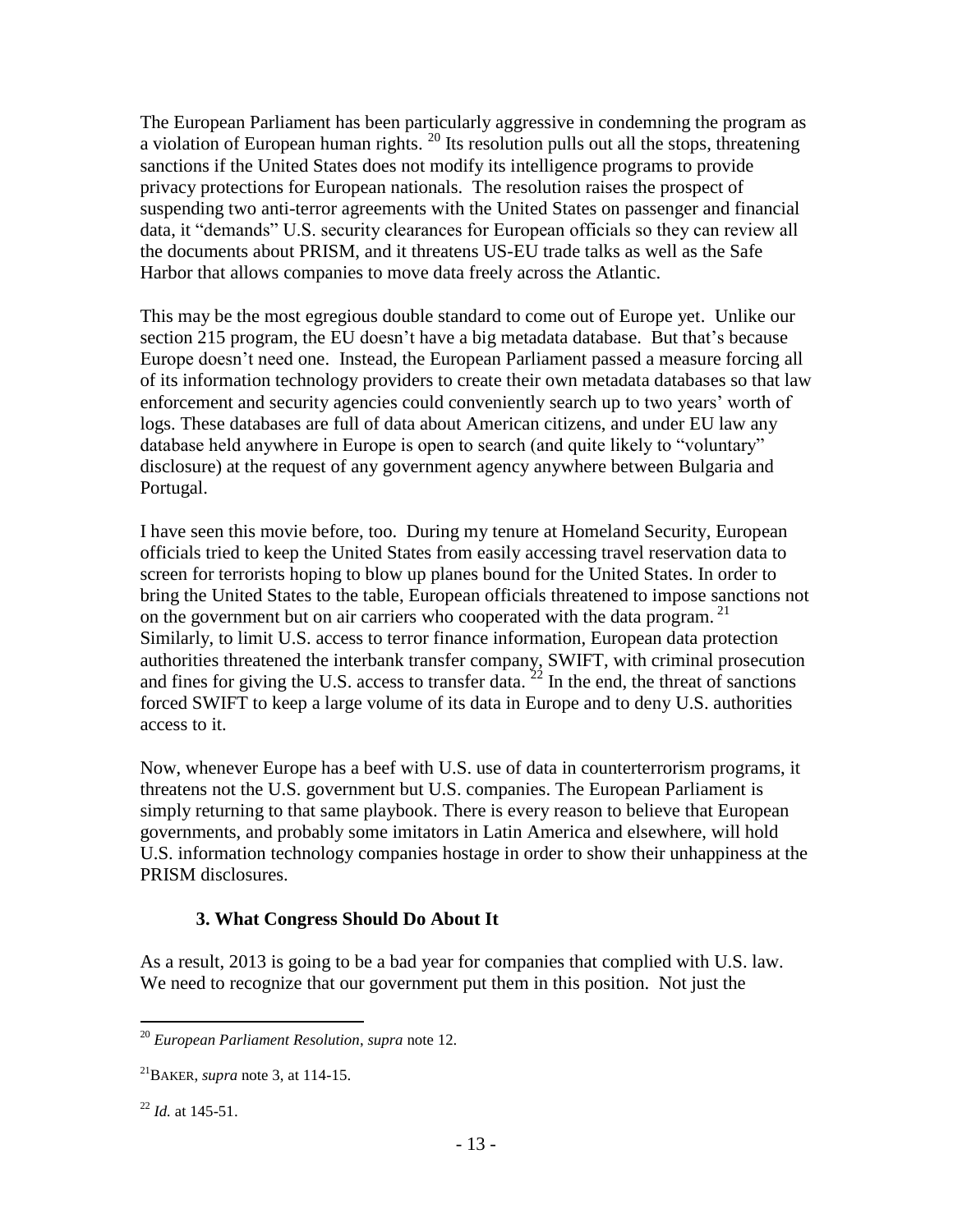executive branch that served those orders, but Congress too, which has debated and written intelligence laws as though the rest of the world wasn't listening.

The U.S. government, all of it, has left U.S. companies seriously at risk for doing nothing more than their duty under U.S. law. And the U.S. government, all of it, has a responsibility to protect U.S. companies from the resulting foreign government attacks.

The executive branch has a responsibility to interpose itself between the companies and foreign governments. The flap over Snowden's disclosures is a dispute between governments, and it must be kept in those channels. Diplomatic, intelligence, and law enforcement partners in every other country should hear the same message: "If you want to talk about U.S. intelligence programs, you can talk to us – but not to U.S. companies and individuals; they are prohibited by law from discussing those programs."

Congress too needs to speak up on this question. European politicians feel free to demand security clearances and a vote on U.S. data programs in part because they think Congress and the American public share their views. It's time to make clear to other countries that we do not welcome foreign regulation of U.S. security arrangements.

There are many ways to convey that message. Congress could – should – adopt its own resolution rejecting the European Parliament's.

Congress could prohibit U.S. agencies from providing intelligence and law enforcement assistance or information to nations that have harassed or threatened U.S. companies for assisting their government – unless the agency head decides that providing a particular piece of information will also protect U.S. security.

It could require similar review procedures to make sure that Mutual Legal Assistance Treaties do not provide assistance to nations that try to punish U.S. companies for obeying U.S. law.

And it could match the European Parliament's willingness to reopen the travel data and terror finance pacts with its own, prescribing in law that if the agreements are reopened they must be amended to include an anti-hypocrisy clause ("no privacy obligations may be imposed on U.S. agencies that have not already been imposed on European agencies") as well as an anti-hostage-taking clause ("concerns about government conduct will be raised between governments and not by threatening private actors with inconsistent legal obligations").

And, just to show that this particular road runs in both directions, perhaps Congress could mandate an investigation into how much data about individual Americans is being retained by European companies, how often it is accessed by European governments, and whether access meets our constitutional and legal standards.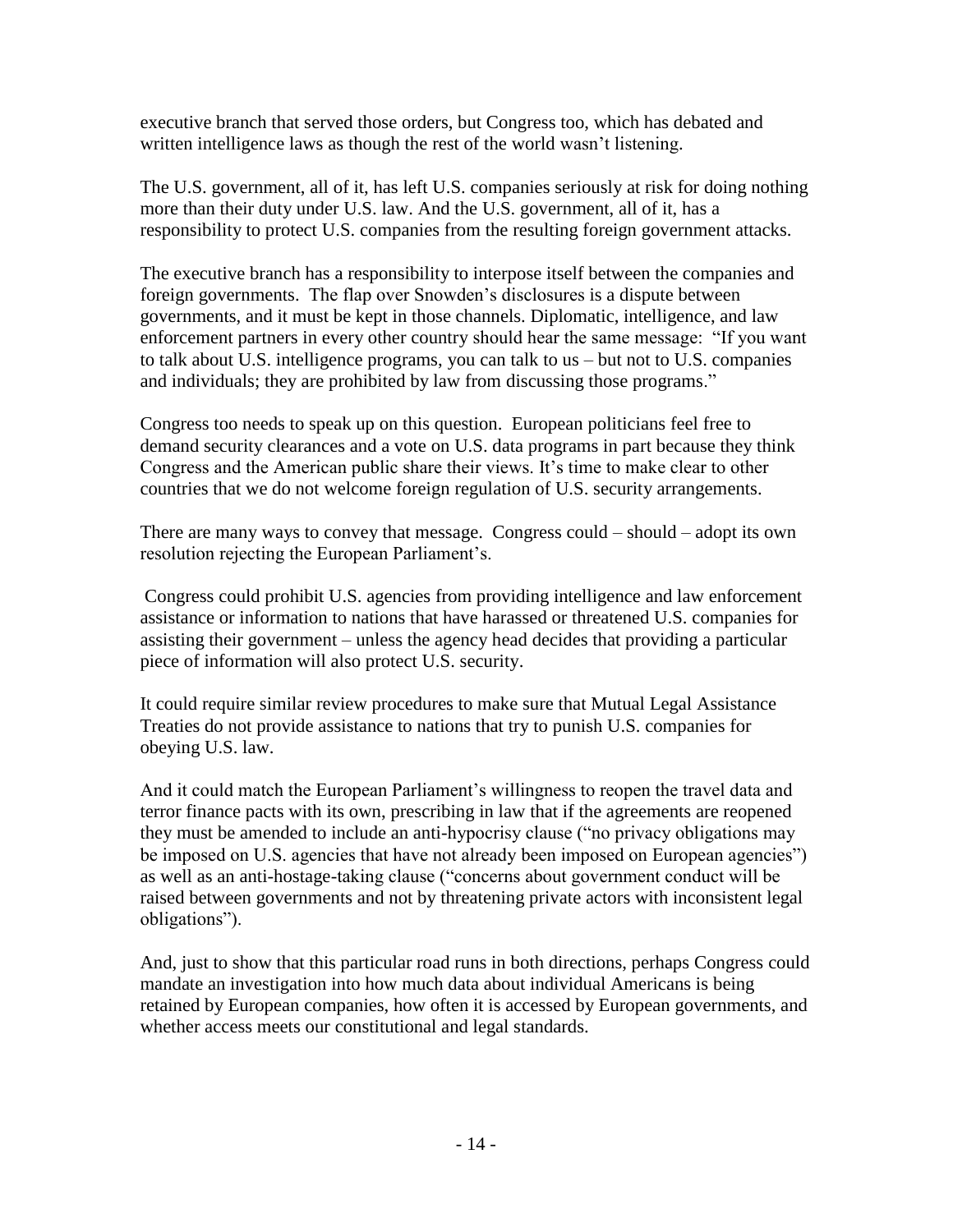## **Conclusion**

Thirty-five years of trying to write detailed laws for intelligence gathering have revealed just how hard that exercise is – and why so few nations have tried to do it. In closing, let me offer some quick thoughts on two proposals that would "fix" FISA by doubling down on this approach.

One idea is to declassify FISA court opinions. Another is to appoint outside lawyers with security clearances who can argue against the government. The problem with these proposals is that they're not likely to persuade the FISA doubters that the law protects their rights. But they are likely to put sources and methods at greater risk.

Declassification of the FISA court opinions already happens, but only when the opinion can be edited so that the public version does not compromise sources and methods. The problem is that most opinions make law only by applying legal principles to particular facts. In the FISA context, those facts are almost always highly classified, so it's hard to explain the decision without getting very close to disclosing sources and methods. To see what I mean, I suggest this simple experiment. Let's ask the proponents of declassification to write an unclassified opinion approving the current section 215 program – without giving away details about how the program works. I suspect that the result will be at best cryptic; it will do little to inspire public trust but much to spur speculation and risk to sources and methods.

What about appointing counsel in FISA matters? Well, we don't appoint counsel to protect the rights of Mafia chieftains or drug dealers. Wiretap orders and search warrants aimed at them are reviewed by judges without any advocacy on behalf of the suspect. Why in the world would we offer more protection to al Qaeda?

I understand the argument that appointing counsel will provide a check on the government, whose orders may never see the light of day or be challenged in a criminal prosecution. But the process is already full of such checks. The judges of the FISA court have cleared law clerks who surely see themselves as counterweights to the government's lawyers. The government's lawyers themselves come not from the intelligence community but from a Justice Department office that sees itself as a check on the intelligence community and feels obligated to give the FISA court facts and arguments that it would not offer in an adversary hearing. There may be a dozen offices that think their job is to act as a check on the intelligence community's use of FISA: inspectors general, technical compliance officers, general counsel, intelligence community staffers, and more. To that army of second-guessers, are we really going to add yet another lawyer, this time appointed from outside the government?

For starters, we won't be appointing a lawyer. There certainly are outside lawyers with clearances. I'm one. But senior partners don't work alone, and there are very few nongovernment citecheckers and associates and typists with clearances. Either we'll have to let intercept orders sit for months while we try to clear a law firm's worth of staff –